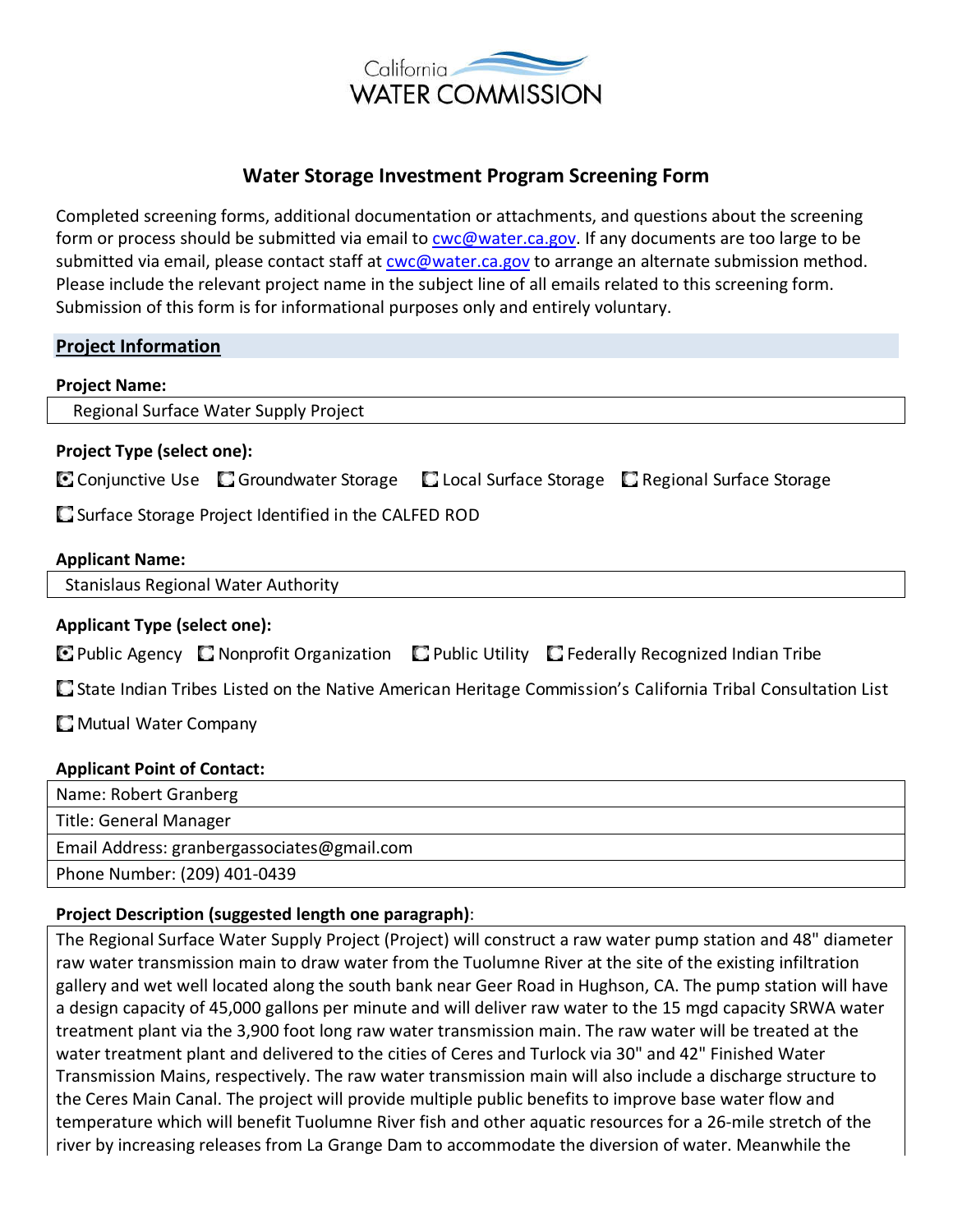underlying high-priority Turlock Groundwater subbasin will expereince in-lieu recharge and provide emergency response benefits as the cities operate conjunctive use systems of surface water and groundwater to respond to natural disasters and drought response.

# **Project Location:**

County: USA

Latitude and Longitude: 37.6173, -120.8459

#### **Total Project Cost:**

\$237,000,000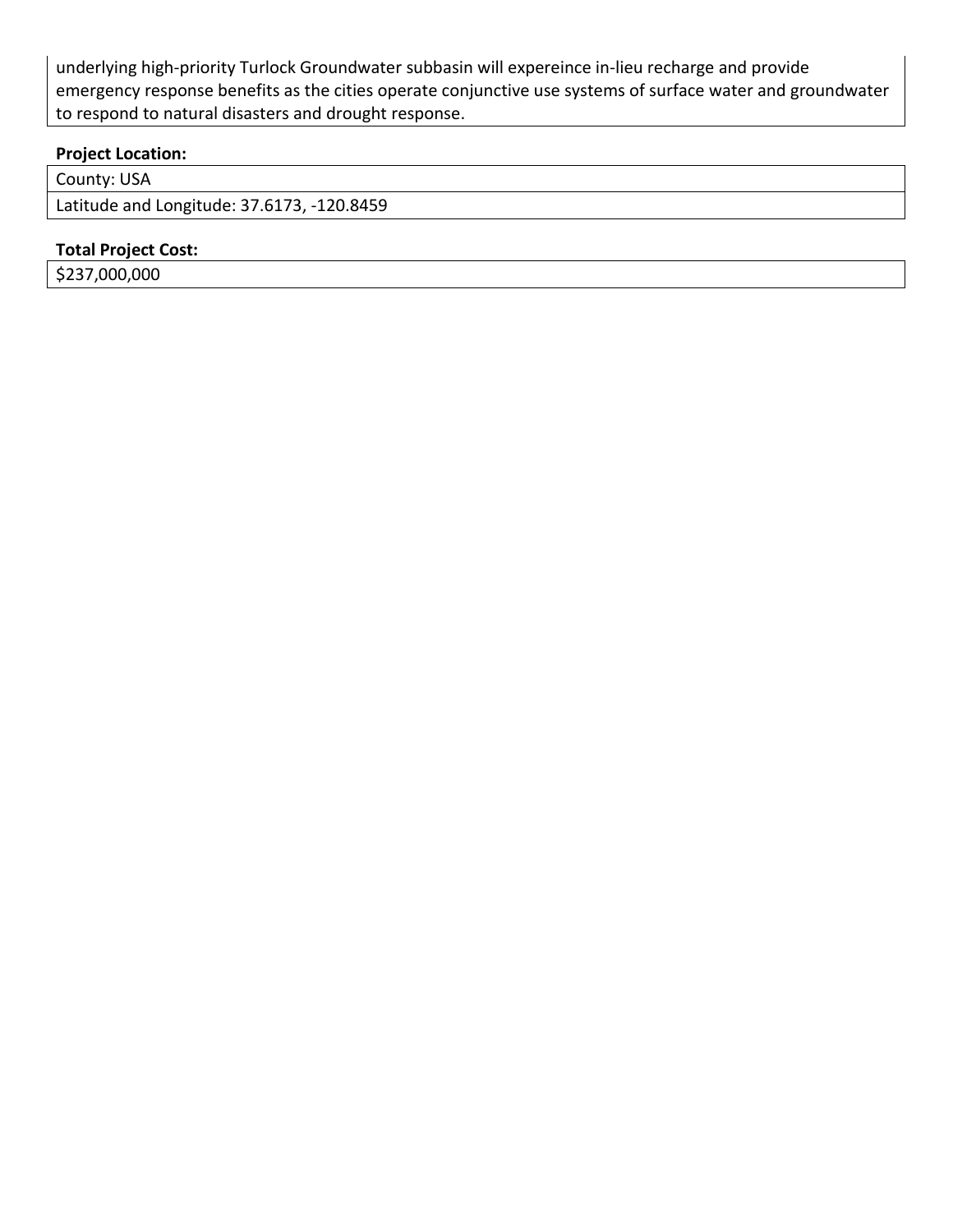# **Potential Public Benefits That the Project Could Provide (select all that apply):**

 $\boxtimes$  Ecosystem Improvements  $\Box$  Water Quality Improvements  $\Box$  Flood Control Benefits  $\boxtimes$  Emergency Response  $\Box$  Recreational Purposes

# **Description of Potential Public Benefits:**

The Project will improve the ecosystem of the Tuolumne River and improve the region's ability to respond to emergencies such as droughts or surface water system infrastructure failures.

The Tuolumne River ecosystem improvements include improved steelhead spawning, incubation, and rearing habitat by diverting water at the infiltration gallery instead of at La Grange Dam, reducing water temperatures in this reach. The project will modify hydrauilic flows to increase reserves of cold water by changing the diversion location to the infiltration gallery 26 miles downstream from the La Grange Dam, thereby increasing flows and reducing water temperatures through Central Valley steelhead spawning areas downstream of the dam before being diverted through the infiltration gallery.

The Turlock Subbasin subbasin is also categorized as a high-priority basin in the 2014 prioritization rankings for basins at risk for overdrafting. This Project will provide a new source of water for the cities and, therefore, facilitate in-lieu recharge of the subbasin. This additional recharge to the aquifer will serve as emergency water supply for times of disruption in Tuolumne River water supplies. For example, failure to the infiltration gallery on the Tuolumne River due to an earthquake or restricted water supplies in the river due to a severe drought would result in significant disruption of surface water sources to the cities of Ceres and Turlock. The stored water in the Turlock Subbasin could provide emergency response supplies for the cities under either an earthquake or drought emergency situation. Furthermore, assuming the use of emergency water supplies is only utilized occasionally, the in-lieu recharge benefit overtime will provide cumulative storage which will lead to a more sustainable aquifer which will benefit the entire Turlock Subbasin.

# **Could the project provide measurable improvements to the Delta ecosystem or to a tributary to the Delta?**  CilYes CilNo

# **Description of Potential Improvements to the Delta Ecosystem or to a Tributary to the Delta:**

The Tuolumne River is a tributary to the Delta and this project will provide measureable improvements to the Tuolumne River ecosystem by increasing reserves of cold water by changing the diversion location to the infiltration gallery 26 miles downstream from the La Grange Dam, thereby increasing flows and reducing water temperatures through Central Valley steelhead spawning areas downstream of the dam.

# **Required Information**

# **Completed Feasibility Documents:**

Please provide a link to completed feasibility documents for this project or send a copy to cwc@water.ca.gov (link preferred).

The Feasibility Study is still in-progress and a copy will be emailed to cwc@water.ca.gov.

# **Environmental Documentation:**

Please provide a link to draft environmental documentation that has been made available for public review or send a copy to **cwc@water.ca.gov** (link preferred).

https://stanrwa.com/project-documents/general-documents/

# **Non-public Benefit Cost Share Commitments:**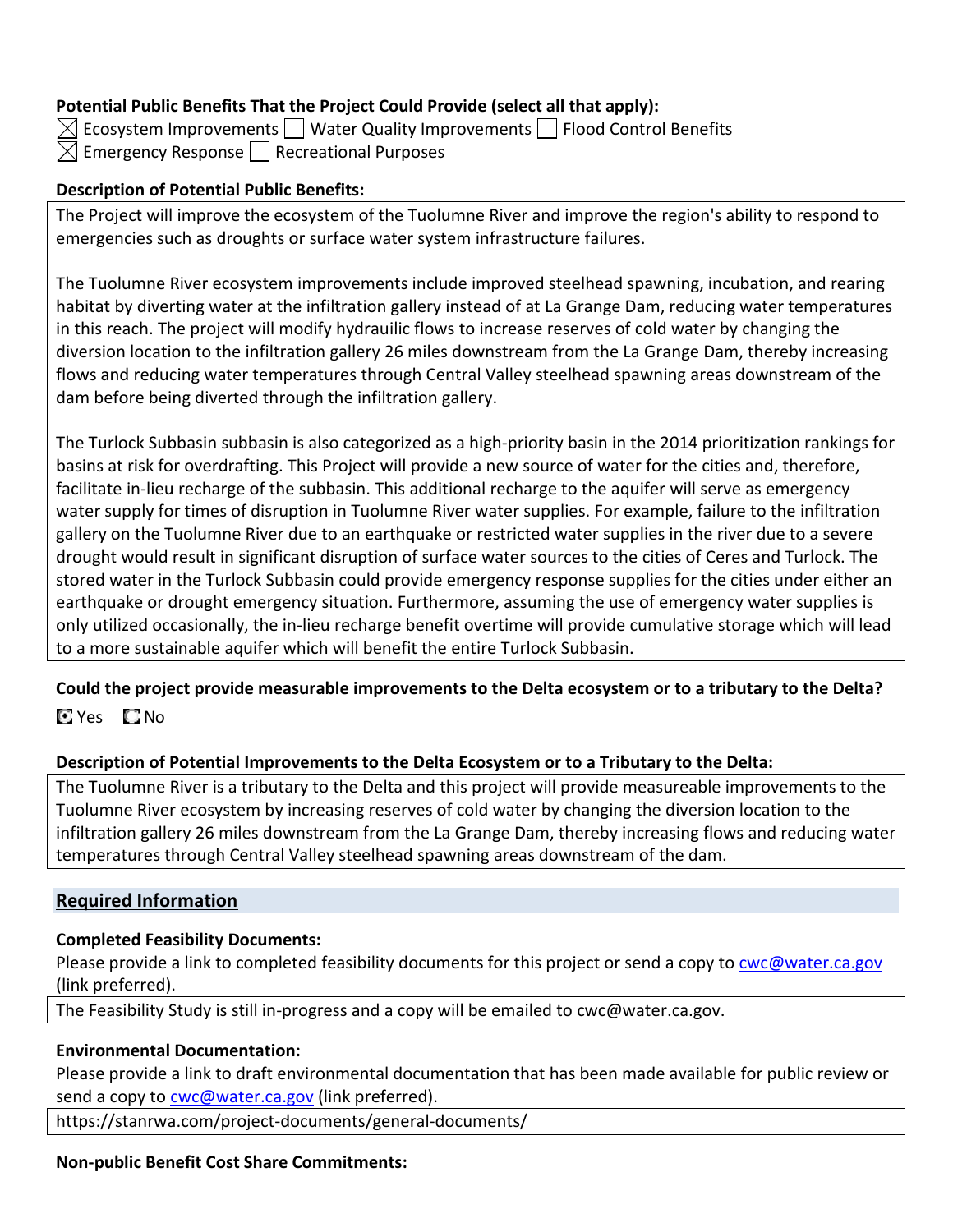Please provide documentation demonstrating a minimum of 75% non-public benefit cost share commitments by email to cwc@water.ca.gov.

**Describe how the project will advance the long-term objectives of restoring ecological health and improving water management for beneficial uses of the Delta:** 

**The project will advance the long-term objectives of restoring ecological health and improving water management for beneficial uses of the Delta by increasing flow and reserves of cold water on the Tuolumne River 26 miles downstream from the La Grange Dam which will improve Central Valley steelhead spawning areas downstream of the dam. Tuolumne River is a tributary to the Lower San Joaquin River which is tributary to the Delta. Any improvement to the Tuolumne River ecosystem is likely to have downstream ecosystem improvements in the Delta. This is inline with the State Board's amended Bay-Delta Plan which includes a water quality objective to provide reasonable protection of fish and wildlife beneficial uses at a level which stabilizes or enhances the conditions of aquatic resources in the Lower San Joaquin River including major tributaries such as the Tuolumne River.** 

# **Other Information**

Please provide any other information that could be helpful to the Commission in making finding of feasibility. Providing other information is not required. You may either provide links to other information or submit documentation by email to cwc@water.ca.gov.

This project has been designed and is currently under construction and scheduled to be operational in Summer 2023.